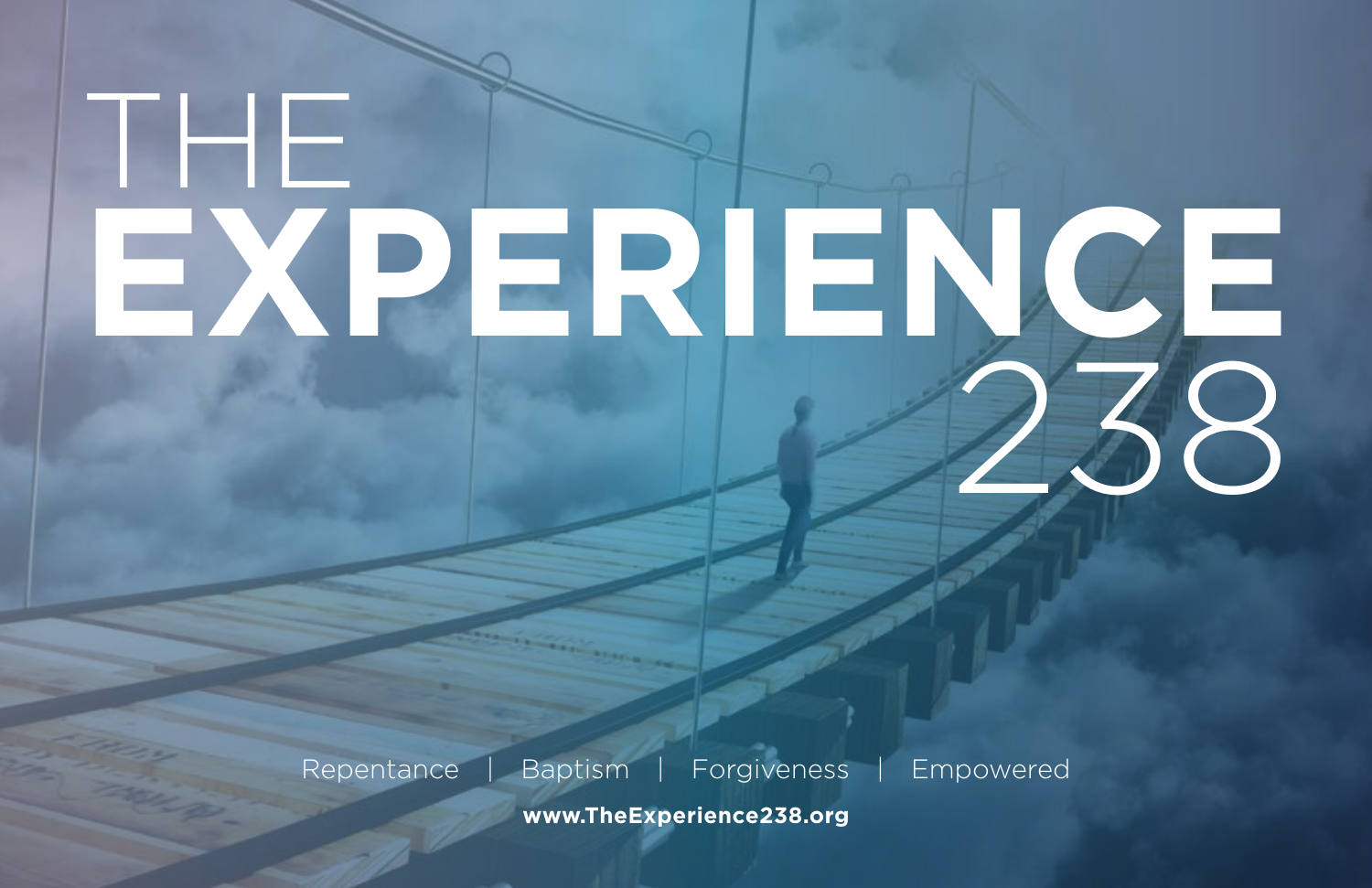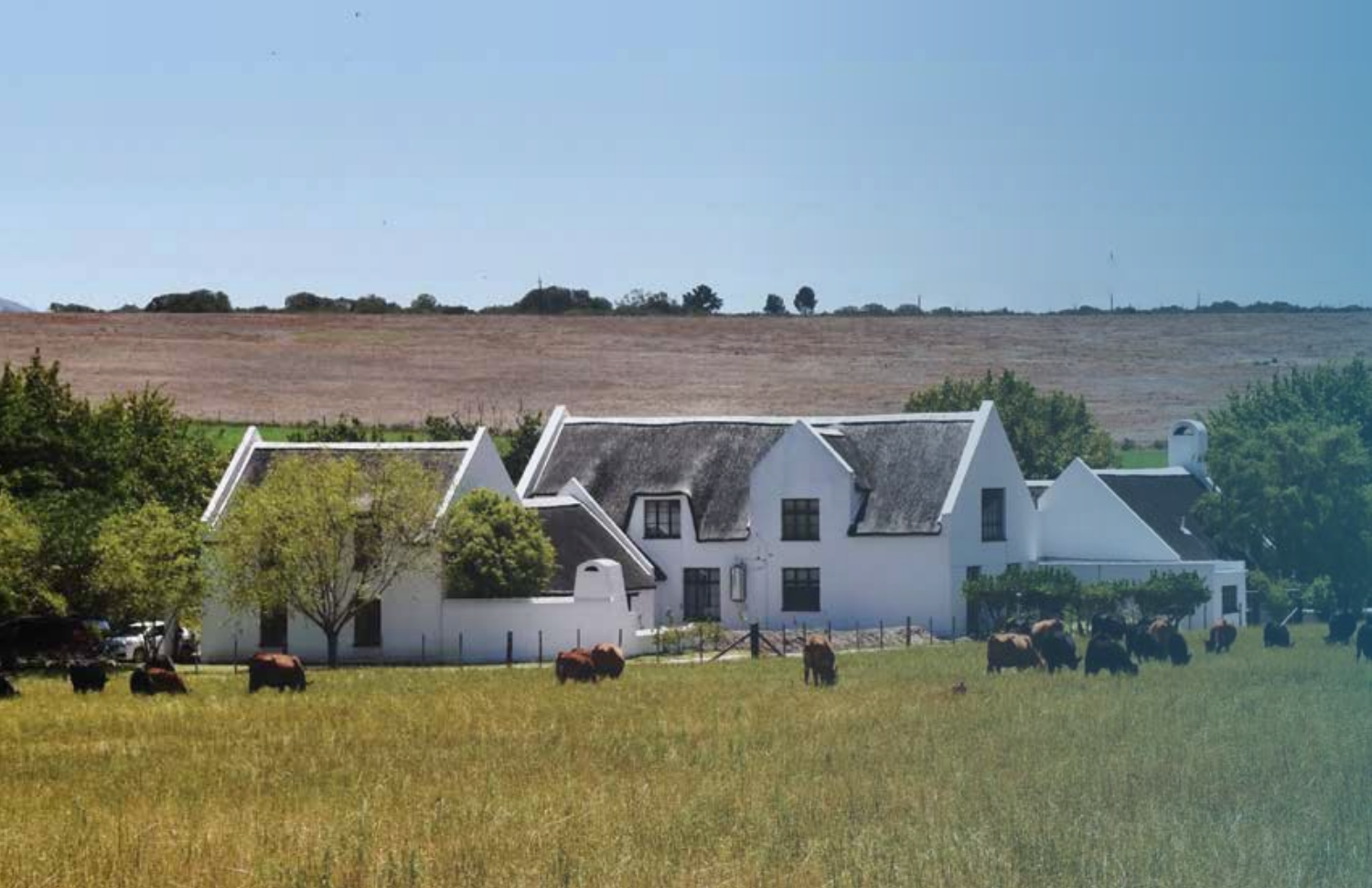## GOD LIVES HOUSE IN A 3-ROOM BODY | SOUL | SPIRIT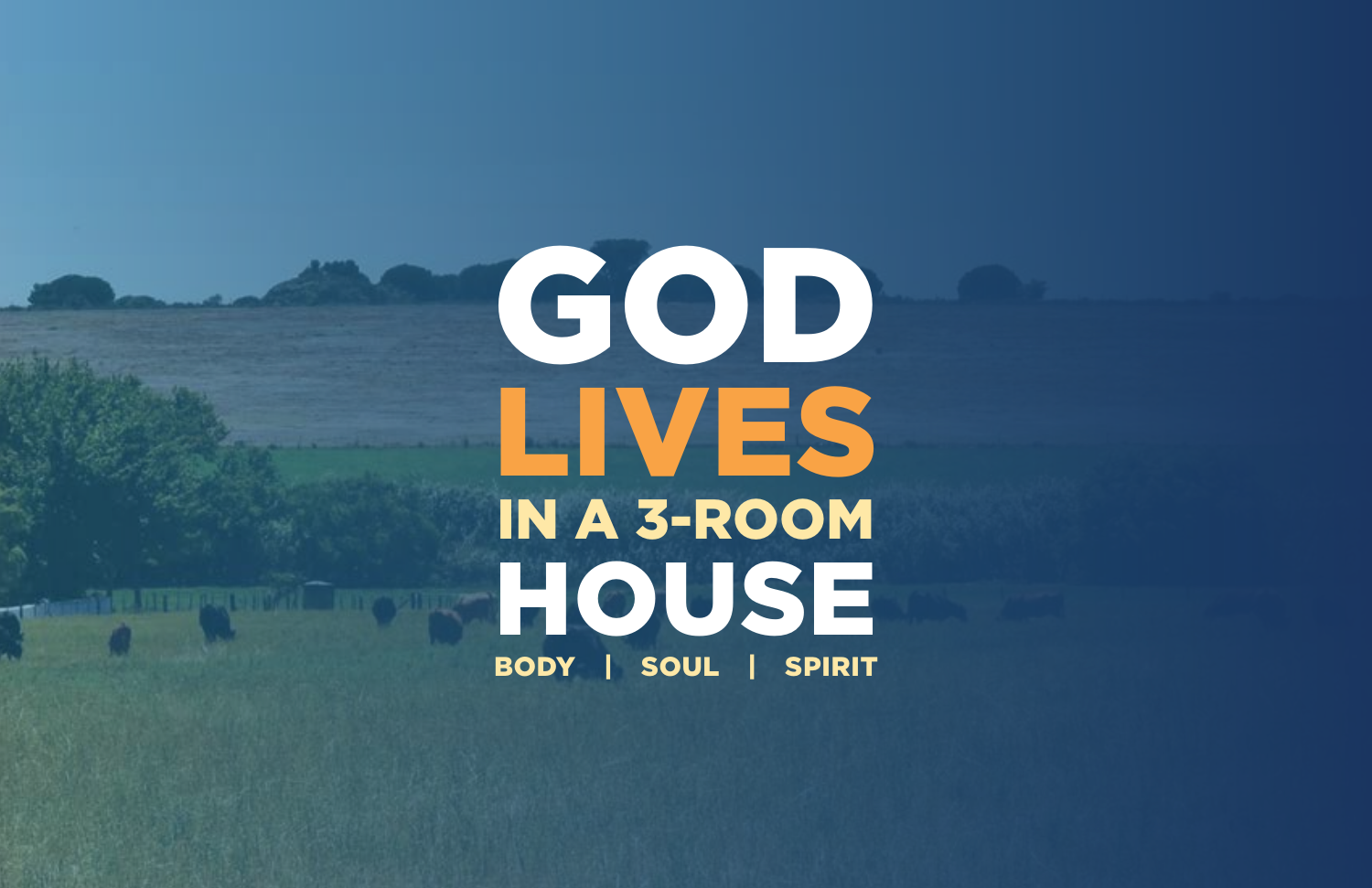

ENSLAVED I AM N<br>K BURDENED **DOWN3** I LONG FOR HIS SMILE HIS FROWN I'M WEARY WITH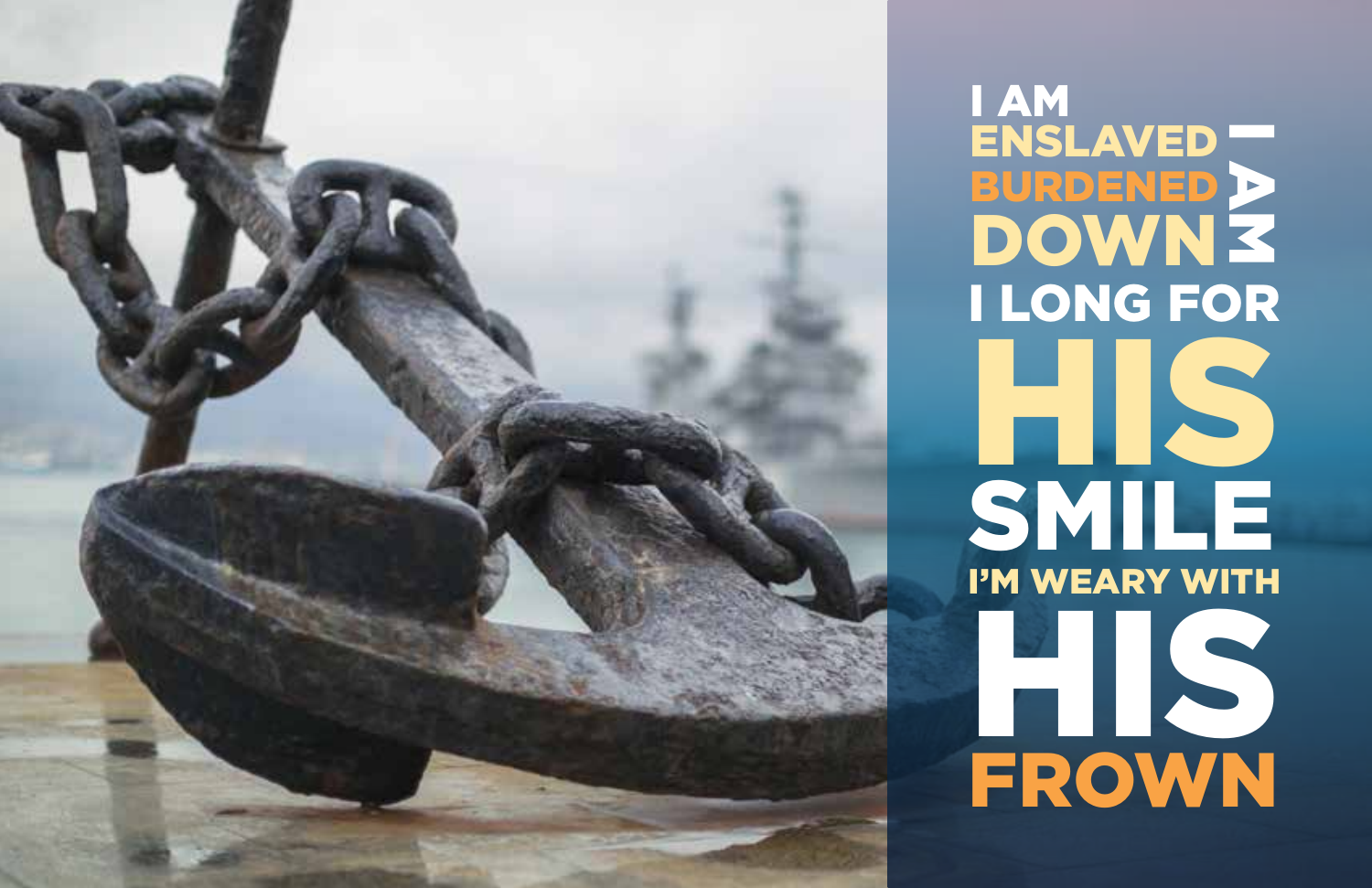

The fifth book in the New Testament is the book of Acts. This book is the only book of the Bible that records the beginning of the Church. This is Acts, chapter 2. The Apostle Peter was the spokesman for the actions of the beginning church. When his defense was concluded, he was asked, "What must we do?" (Acts 2:37). Then he

spoke the immortal words, "Repent and be baptized, every one of you in the name of Jesus Christ for the remission of sins, and ye shall receive the gift of the Holy Ghost!" (Acts 2:38). Acts 2:38 is the fulfillment of a proper relationship with God as pointed out in the types and shadows of the Old Testament truths.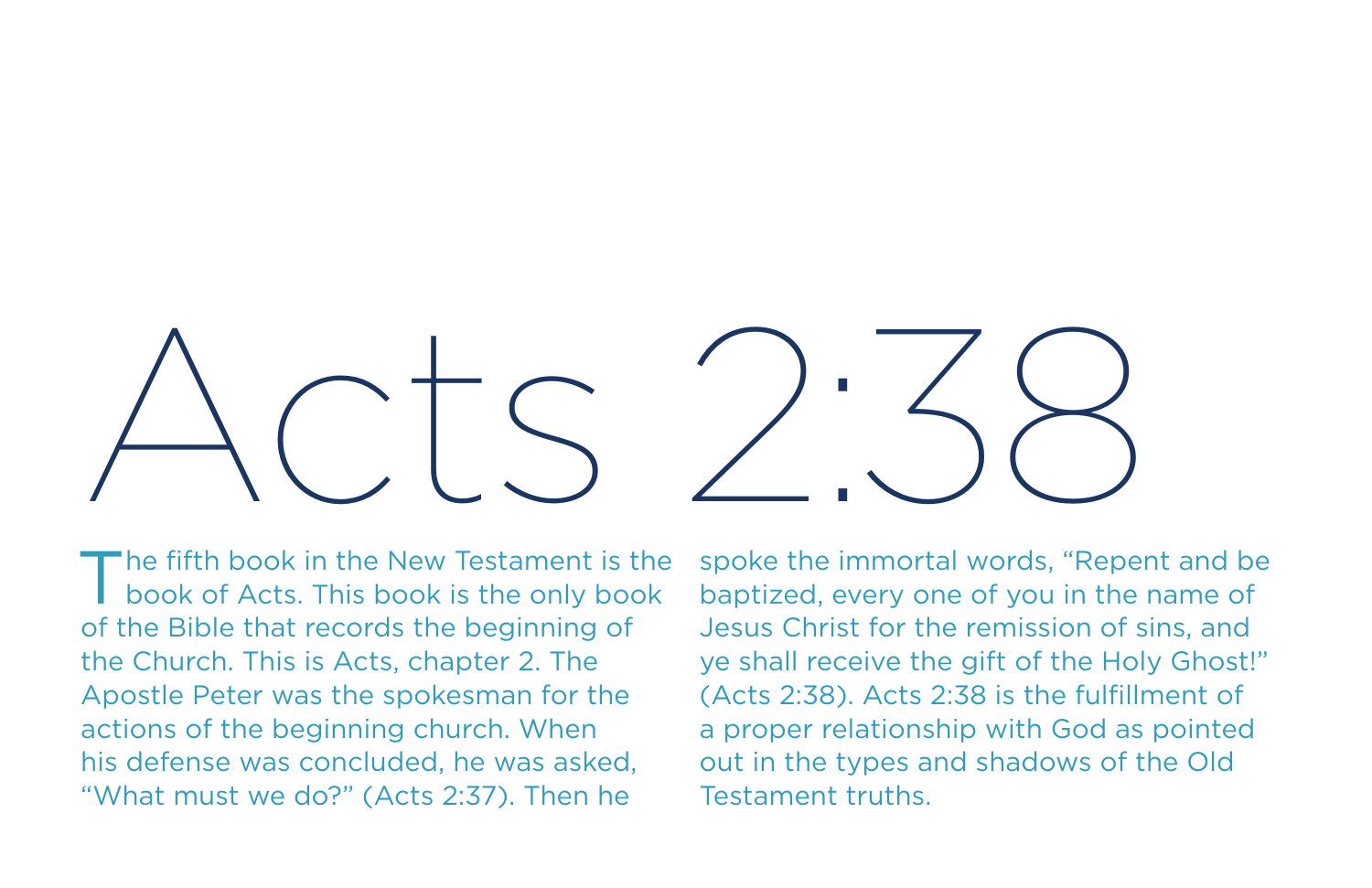



The steps into the tabernacle of God<br>were the brazen altar, the brazen laver of water and the entrance into the fellowship of power (Exodus 27). Acts 2;38 is following Jesus in his death, burial and resurrection. In John 13:36 Jesus said, "Where I'm going now you cannot follow, but afterwards you shall!" Repentance



is death to the old nature. Baptism is the burial (Col. 2:2). Receiving the Holy Ghost is the resurrection (Rom. 6:4). Luke is the first one to record Acts 2:38, and it was spoken by Jesus Himself! Repentance and remission of sins should be preached in His name among all nations, beginning at Jerusalem — Luke 24:47, Acts 2.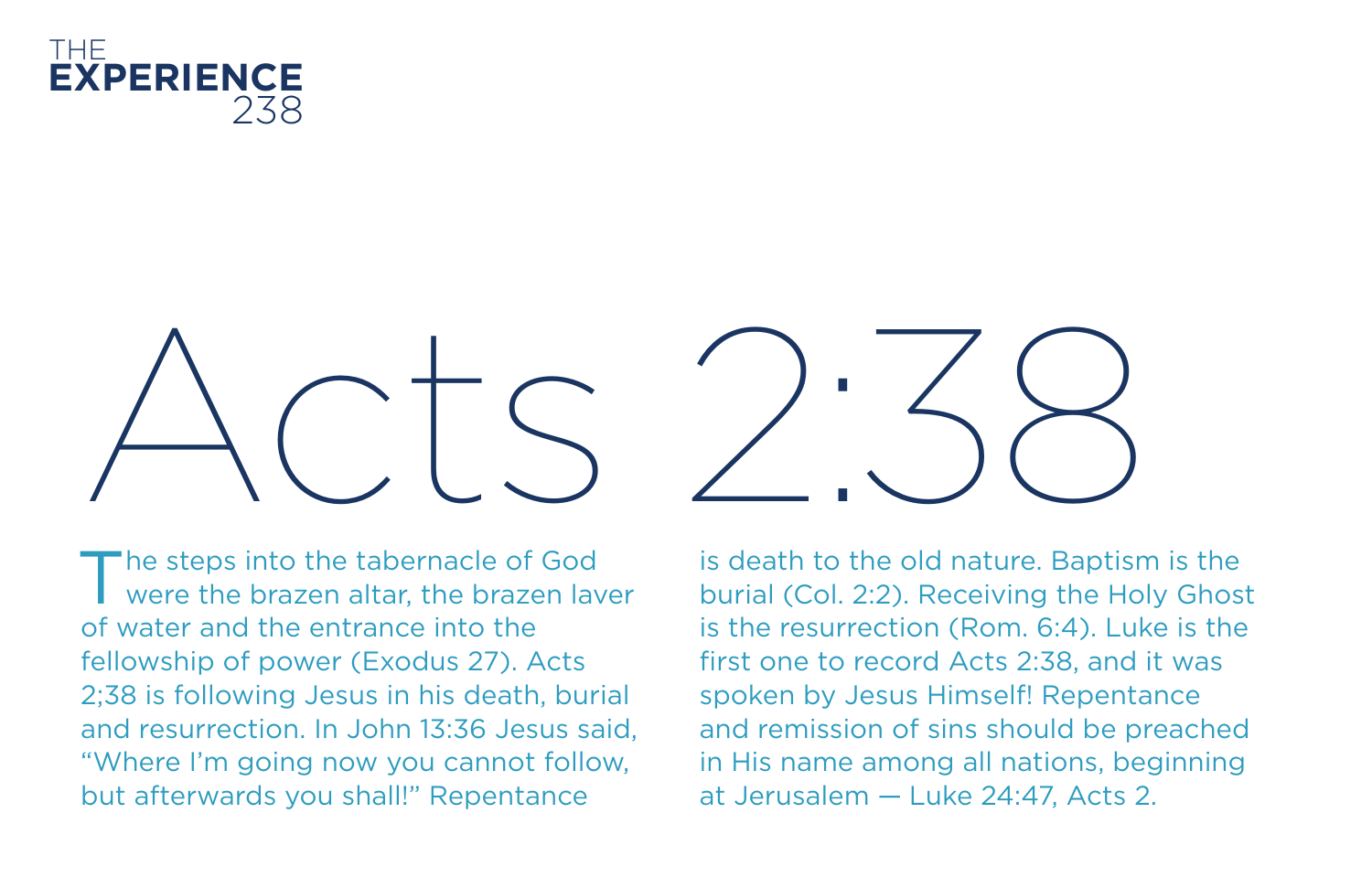**REPENTANCE** Brazen Altar



### ENTRANCE INTO POWER

The Infilling of the Holy Ghost

Isaiah 28:10-12 Was Fulfilled in Acts 2:38

Joel 2:28 Was Fulfilled in Acts 2:38

John 3:5 Being Born of Water and of

Spirit was Fulfilled in Acts 2:38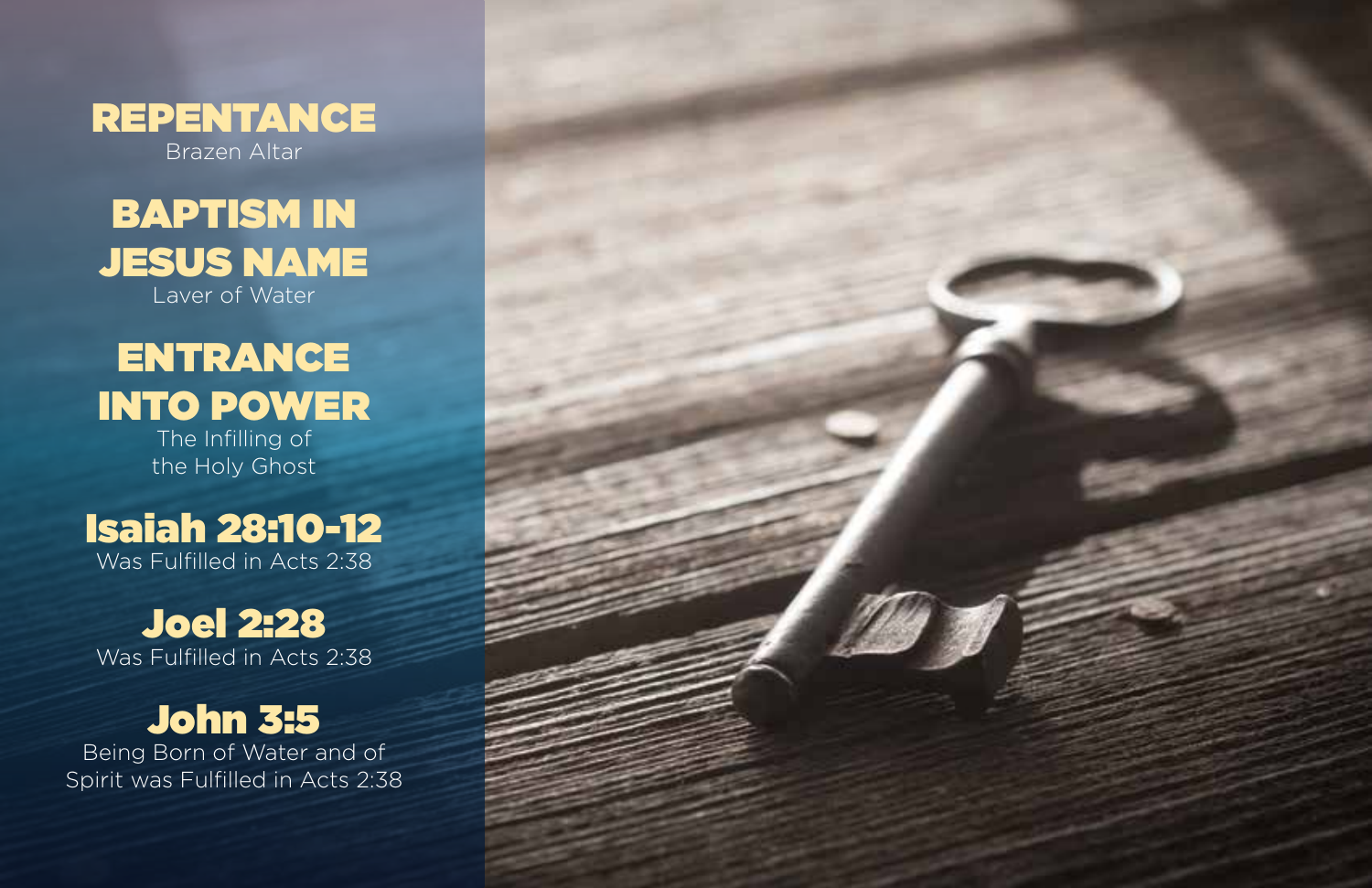## I AM GOING ANOTHER TO WALK WAY REPENTANCE.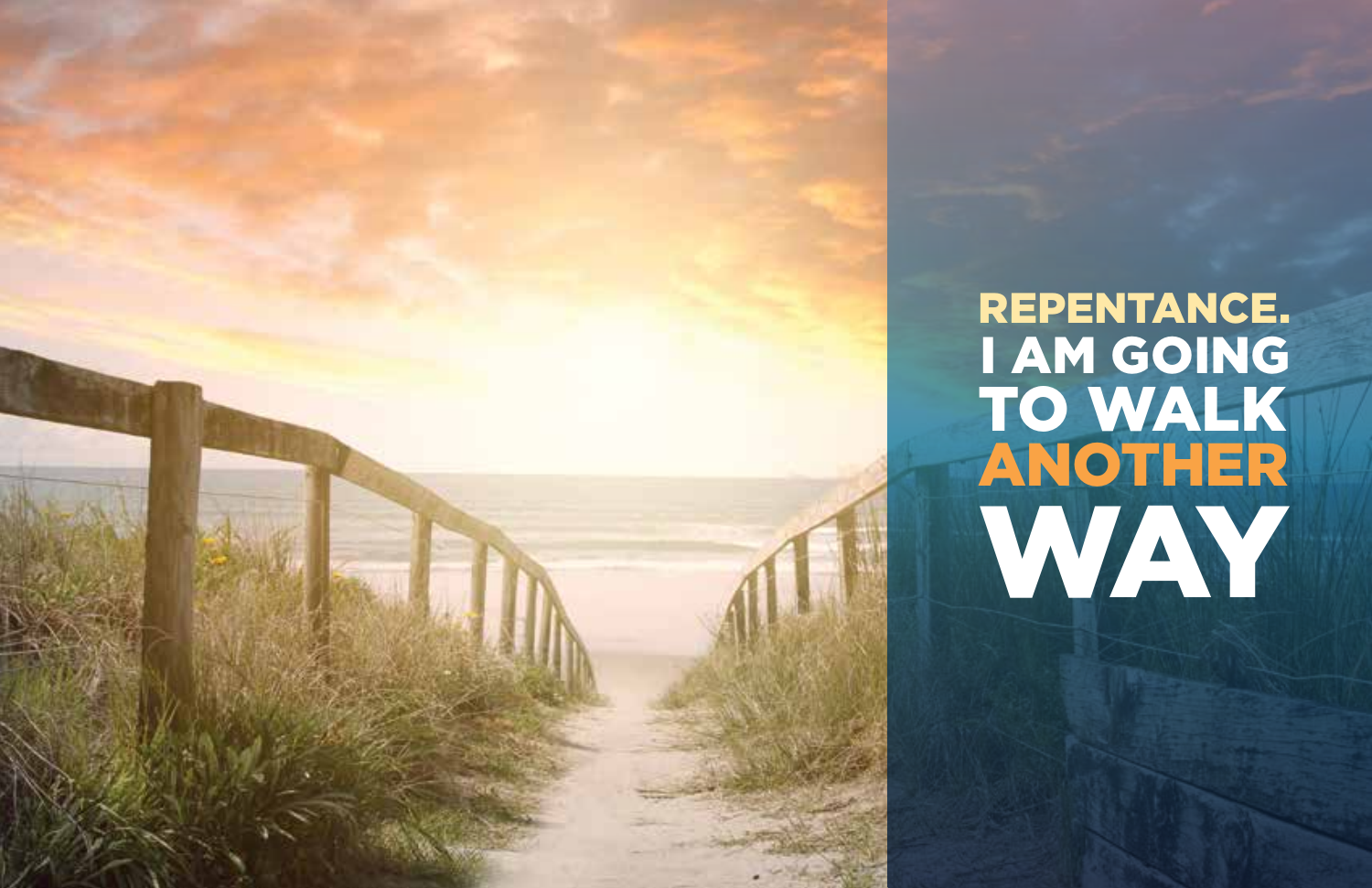## Repentance

Repentance is one of the greatest experiences of the Gospel story. You acknowledge your sins and you ask Jesus to forgive you (I John 1:9). "Forgive me of my sins and cover them with your blood." The great truth is, He will! (I John 1:7).

Then there must be a commitment on<br>your part to change your lifestyle and adhere to all the teachings of Jesus Christ. Turn around and walk the other way! This time you will not walk alone: "… old things are passed away; behold, all things are become new!" (II Corinthians 5:17)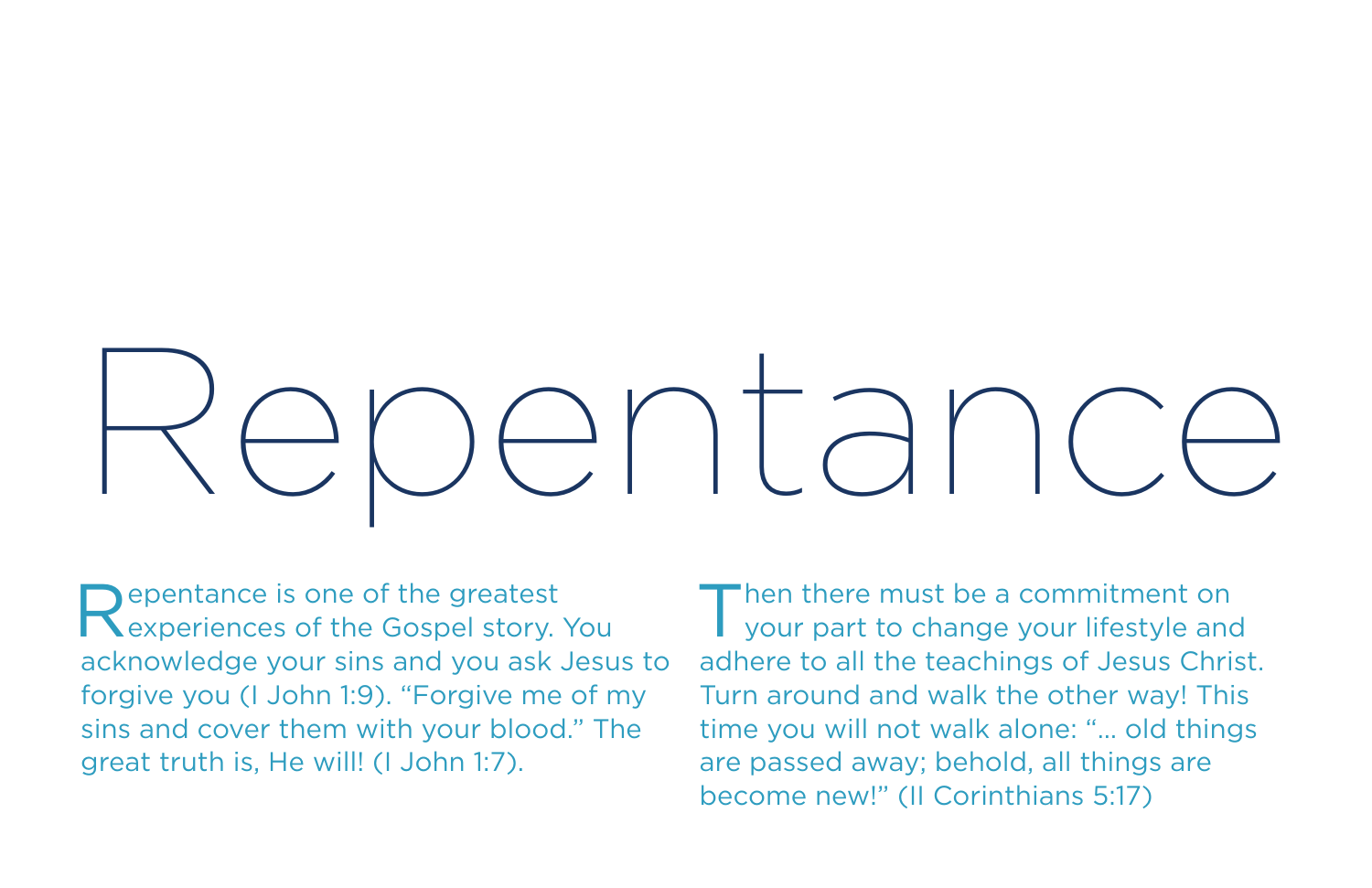

# Baptism

The purpose of baptism is to remit, or wash away, your sins. Where does the power lie in baptism wash away every sin you have committed? It is not in the preacher: it is not in the water! Something must be said over you that has all power. The name of the Lord Jesus Christ is the only name with all power! (Matthew 28:18). I'm FREE, free to run with the wind, free, free without a trace of sin.

This is the only way the apostles baptized: in the name of Jesus (Acts 2:38, Acts 8:6, Acts 10:47-48). Even if you have been baptized another way, you need to be baptized again in the name of Jesus (Acts 19:5).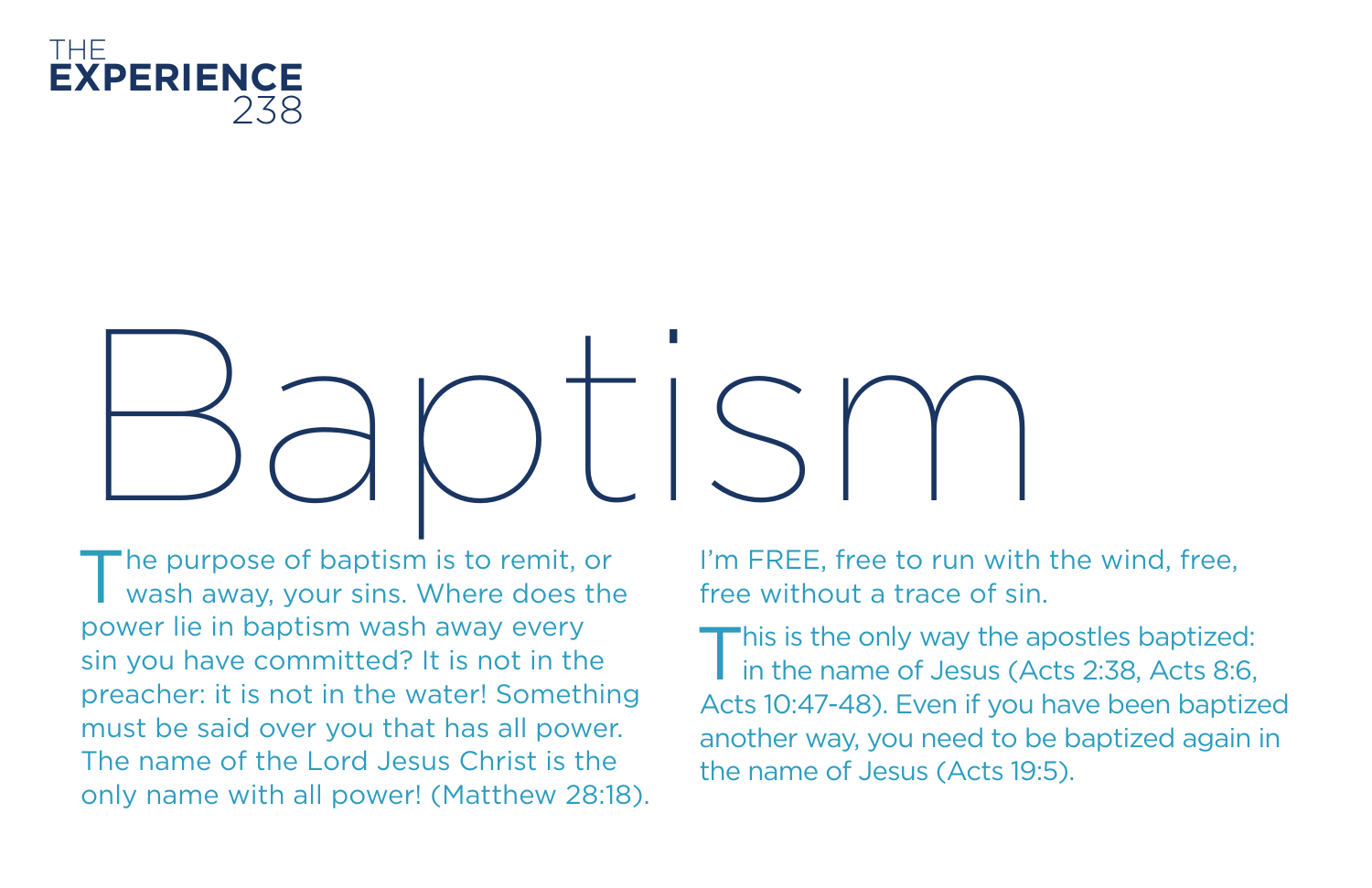### TREE TO FREE WITHOUT WITH THE WIND A TRACE OF FREE **SINGLE OF** I'M FREE **RUNE**

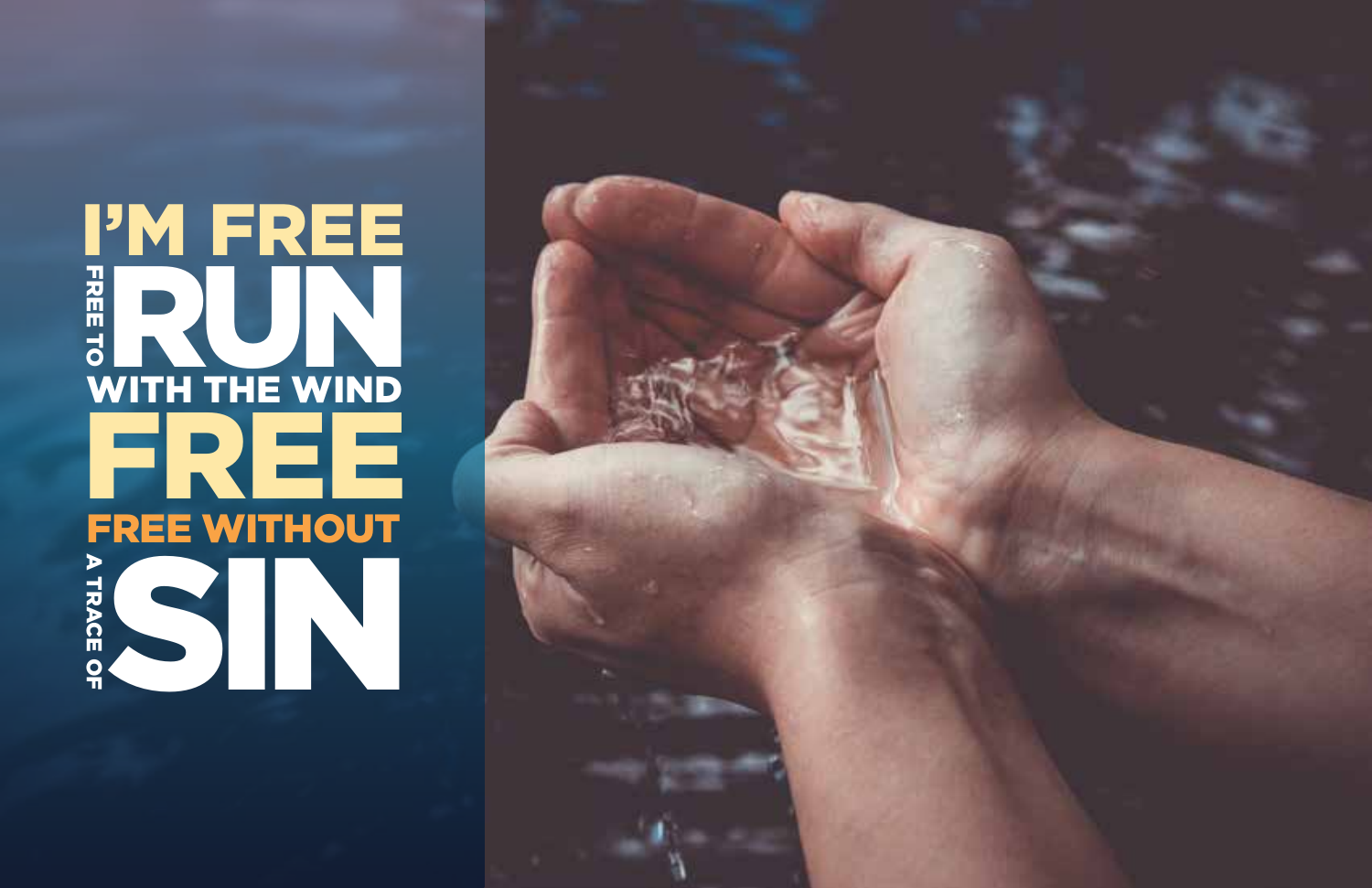#### THE HOLY SPIRIT IS:

**The Comforter.** (John 14.26)

**A well of Living Water.** (John 4:14)

**A river of Living Water.**  $(lohn 7:37 - 39)$ 

**The Kingdom fulfilled.** (Rom. 14:17)

**Knowing you have a right relationship with Jesus Christ.** (Rom. 8:9; I Cor. 12:3)

### AS WHEN I WAS FEELING TO JOURNEY<br>AGAIN TO BLESSED ENDORN<br>WHAT A<br>WONDERFUL<br>FEELING TO JOURNEY<br>AGAIN TO BLESSED WONDERFUL INNOCENCE WHAT A PURE I AM AS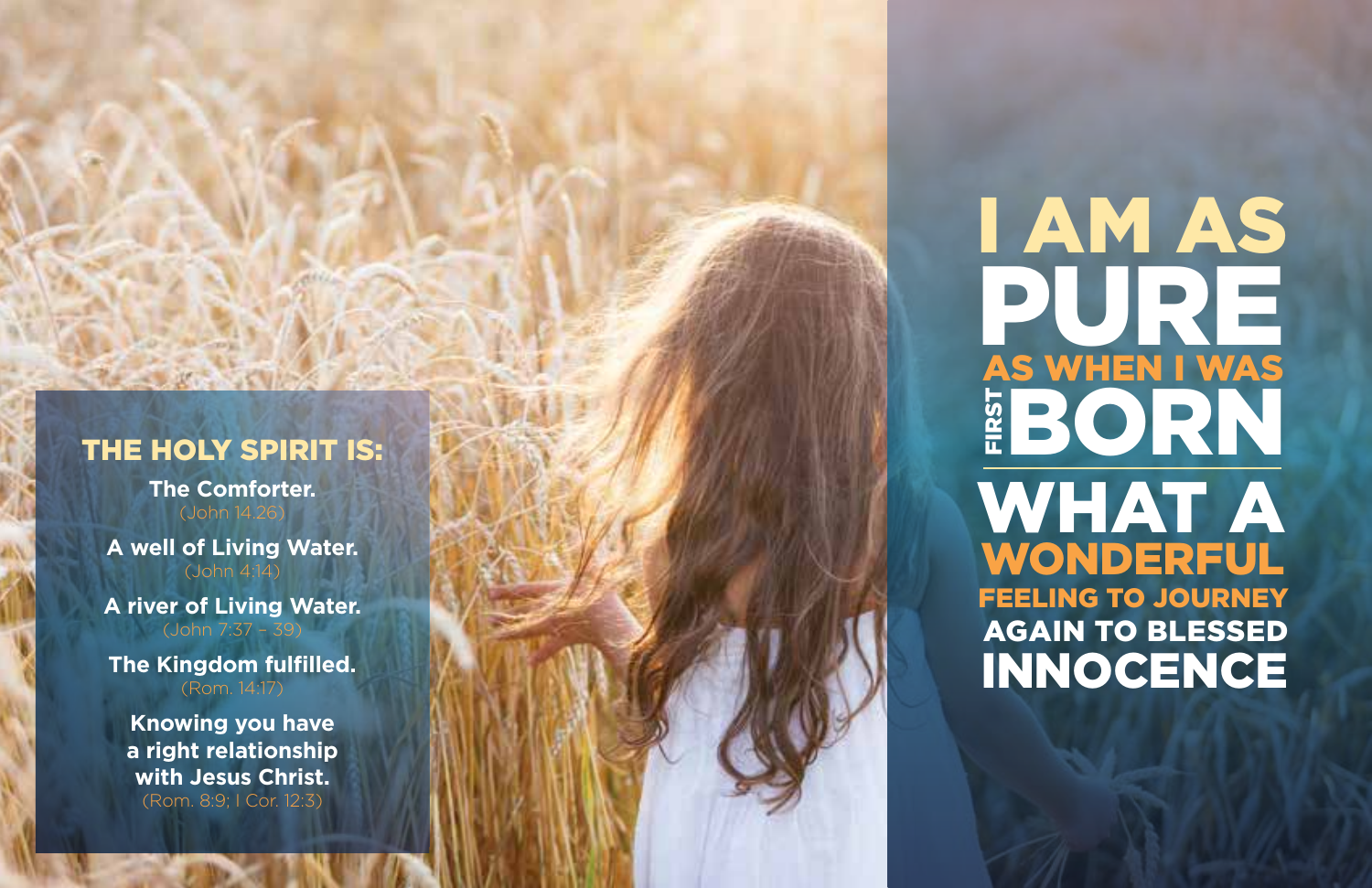# Forgiveness

Now your sins have been forgiven- they<br>are "under the blood!" Your sins have been washed away in the waters of baptism! You are ready now for the empowerment of Acts 2:38, the receiving of the Holy Ghost! The teachings of Jesus are very pointed about remaining empty after you have been "swept and garnished." You must be filled with the Spirit! (Matt. 12:43).

Jesus told the disciples in Luke 24:49 "… tarry in Jerusalem until you are endued with power from on High." Again in Acts 1:8, just before the Ascension, "Ye shall receive power after that the Holy Ghost is come upon you." When you receive the fullness of the Spirit you will speak with tongues, "… as the Spirit gives utterance" (Acts 2:4). Acts 10:46 is the most definite proof of this point.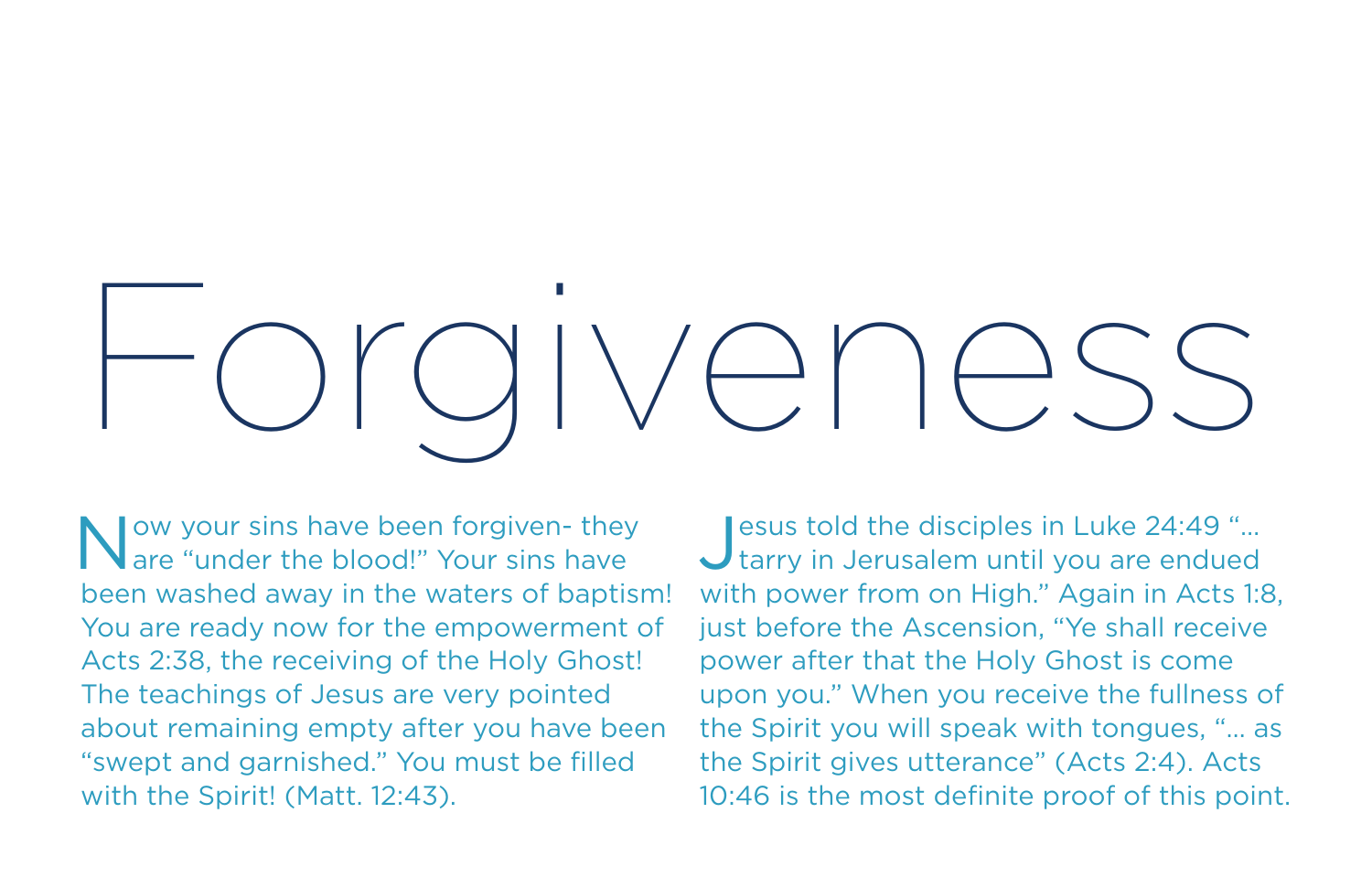

## Empowered

Acts 2:38 is the ultimate experience –<br>
repentance, baptism in Jesus name, and the infilling of the Holy Ghost. It is so great, the prophets desired to have it (I Peter 1:10). It is so great, the angels desire to experience it (I Peter 1:12). It makes such a difference in a person's life, that it changed those vacillating, denying, betraying apostles — in Matthew, Mark, Luke and John — into world changers and destiny directors. Acts 2:38 will make a difference in your life also. You, alone, cannot have power over habits, mistakes, abuses, and

failures of the past! Acts 2:38 will accompany you to your past, your present and also your future! "That which hath been is now; and that which is to be hath already been; and God requireth that which is past!"

(Ecclesiastes 3:15). Please allow this "out-of-this-world" experience to make the difference in your life. Write us and we will direct you to the nearest church that preaches and practices the Acts 2:38 truth. Remember, we love you twenty-four hours a day and your needs are our prayers.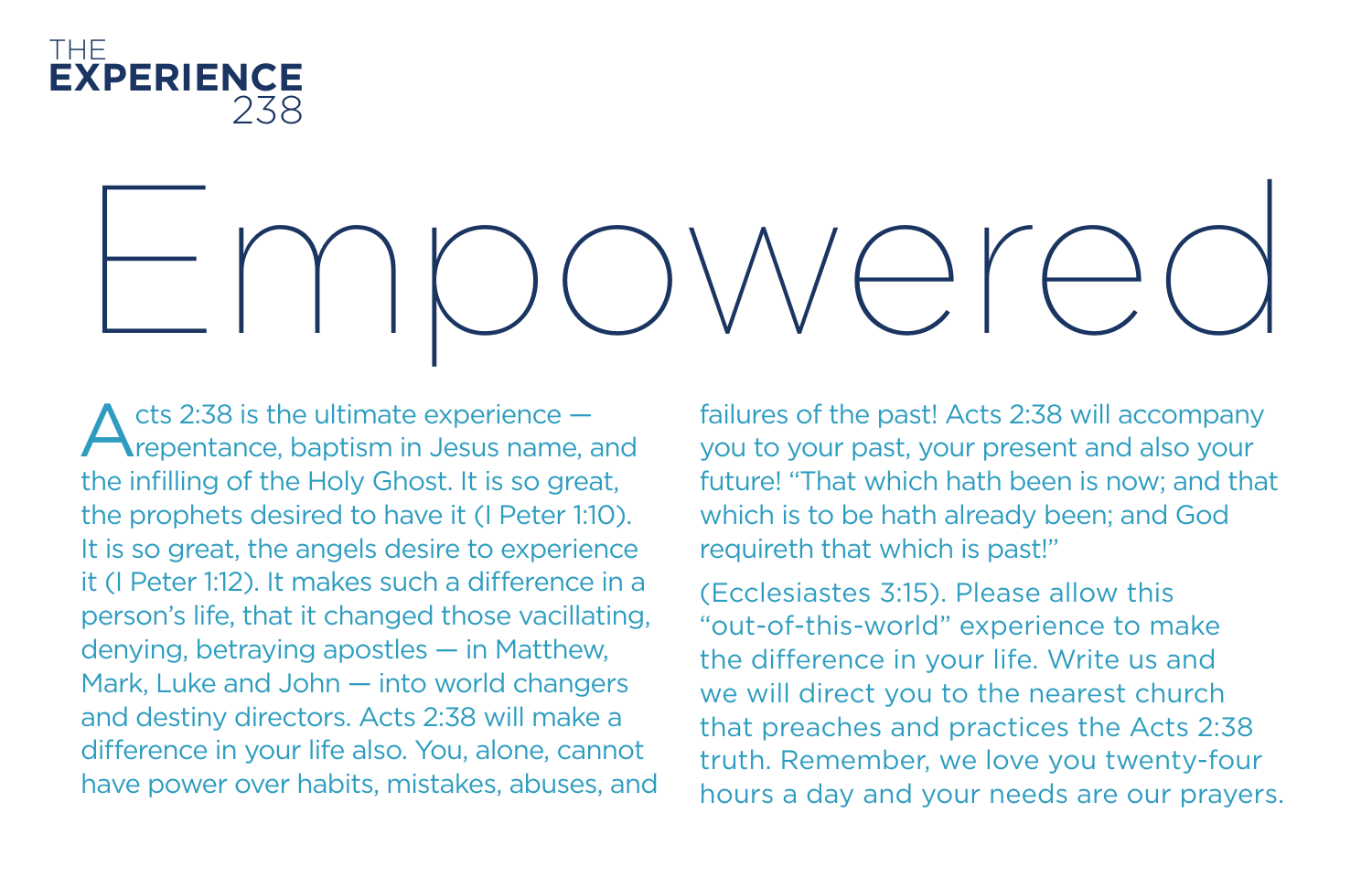### T<br>እን<br>አ I FEEL HIS BORN AGAIN! BECOME<br>WHAT I'VE ALWAYS WANTED I AM OVERPOWERED SMILE EMPOWERED TO BE. FINALLY I AM